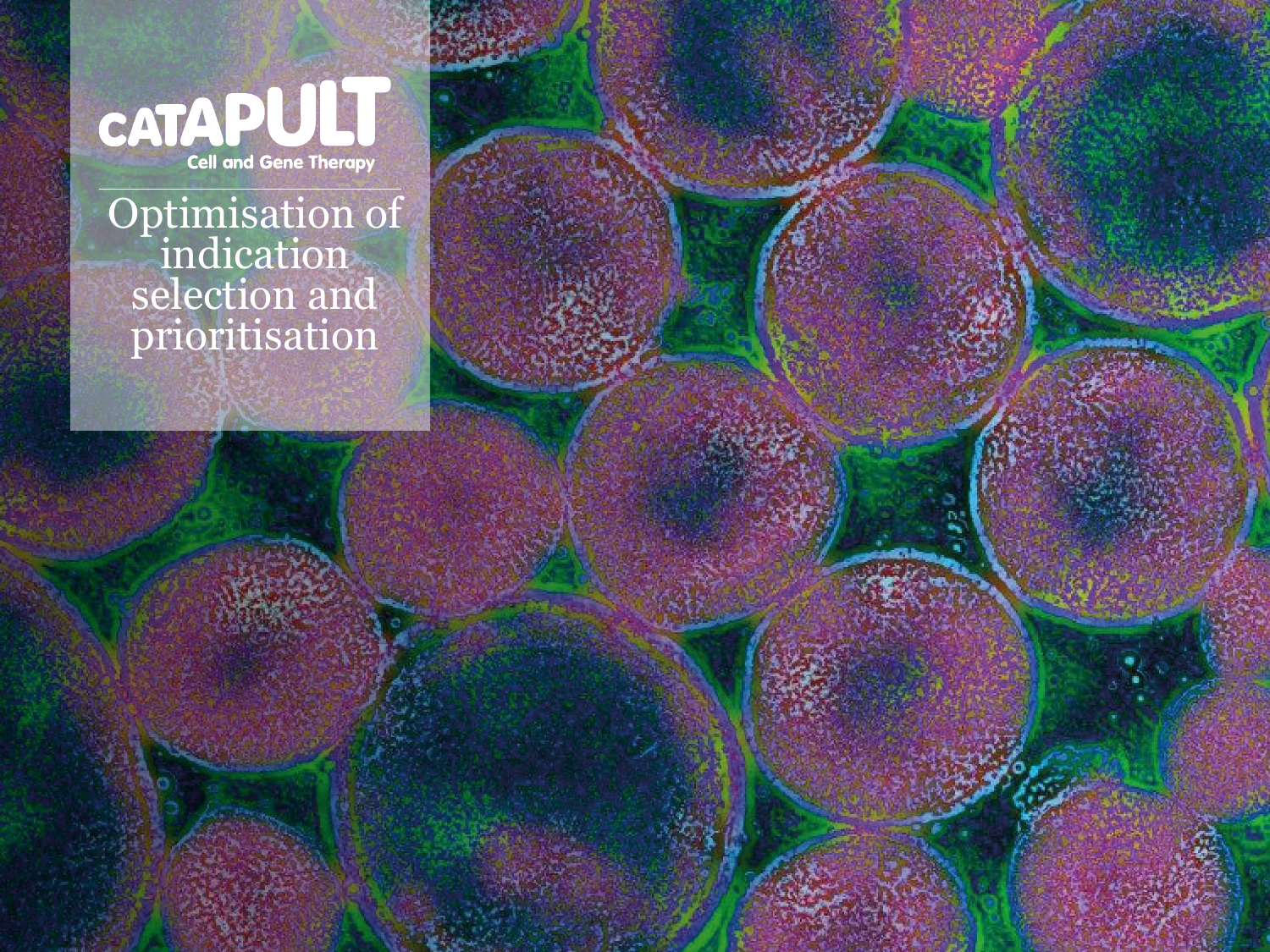### Deciding on which patient population to target is one of the most important strategic decisions to inform early clinical development

- The choice of indication or therapeutic position to target or prioritise has substantial impact on the commercial opportunity a novel therapy presents
- The commercial opportunity is impacted by:
	- **A. The room for innovation** per patient in the relevant target population which is a measure of the maximum price potential in a given indication/therapeutic position
	- **B. The size of the target patient population**, i.e. the maximum volume opportunity
- A and B are subsequently used to inform maximum revenue potential and determine which indication presents the greatest commercial opportunity
- We use the two main components of cost-utility framework to assess the room for innovation per patient, and estimate the value of curing the target patient (i.e. returning them to the same average health state as the general population)
	- **1. Impact on healthcare costs:** The value of eliminating the need for current therapeutic approaches over the remaining lifetime
	- **2. Impact on health outcomes (measured as Quality-Adjusted Life-years):** The value of improving the patient's health status in terms of quality of life (QoL) and life expectancy to match that of the general population over their remaining lifetime
- Finally, we use epidemiological data to estimate the size of the different target patient populations, and determine the target population with the greatest revenue potential

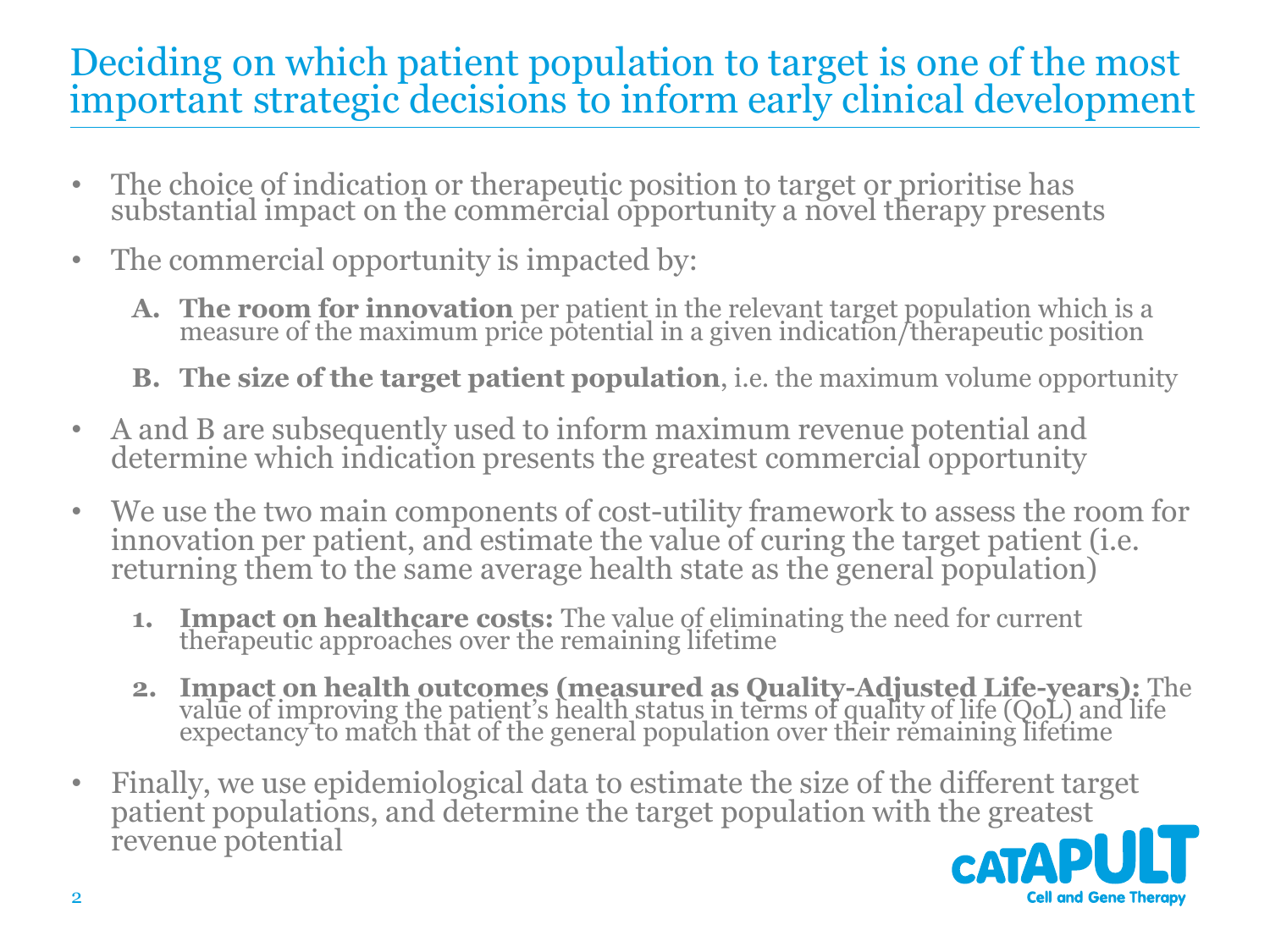#### We estimate the maximum value per patient cured using countryspecific adaptations of the cost-utility framework

# *Key steps for quantifying room for innovation*

- **1. Costs** • A targeted evidence review of health economic studies and published data (and/or expert clinician engagement as needed) inform the analysis of the costs displaced for the different target patient populations
	- These costs differ between the standard of care (SoC) used to treat and manage different types of patients, as well as between different countries
	- Patients' health outcomes are measured as QALYs, which are calculated as: Life expectancy (life years) x Quality of life (QoL) utility score



**2. Outcomes**

2. Outcomes

- E.g. a patient living 6 years with a QoL utility of 0.5, generates 3 QALYs
- We use a targeted evidence review and/or expert clinician engagement to identify the average lifetime QALYs accrued by target patients and compare that to the average QALYs accrued by the general population, to elicit the maximum potential QALY gain (i.e. in a curative scenario)
- The value of the improvement in patient benefit is calculated by multiplying the maximum QALY gain by the willingness to pay (WTP) per additional QALY, as operational in the countries of interest (where this information is available)
	- In the UK, the WTP/QALY ranges from £20k-£300k depending on the degree of data uncertainty, how effectively QoL has been captured, how innovative the therapy is, whether it is an end of life therapy, the size of the target population and the number of QALYs gained
	- In the US, the WTP/QALY typically ranges between \$50k-\$175k (as per the ICER)
	- In Sweden, the (implicit) WTP/QALY is in the region of SEK 700k SEK 1,200k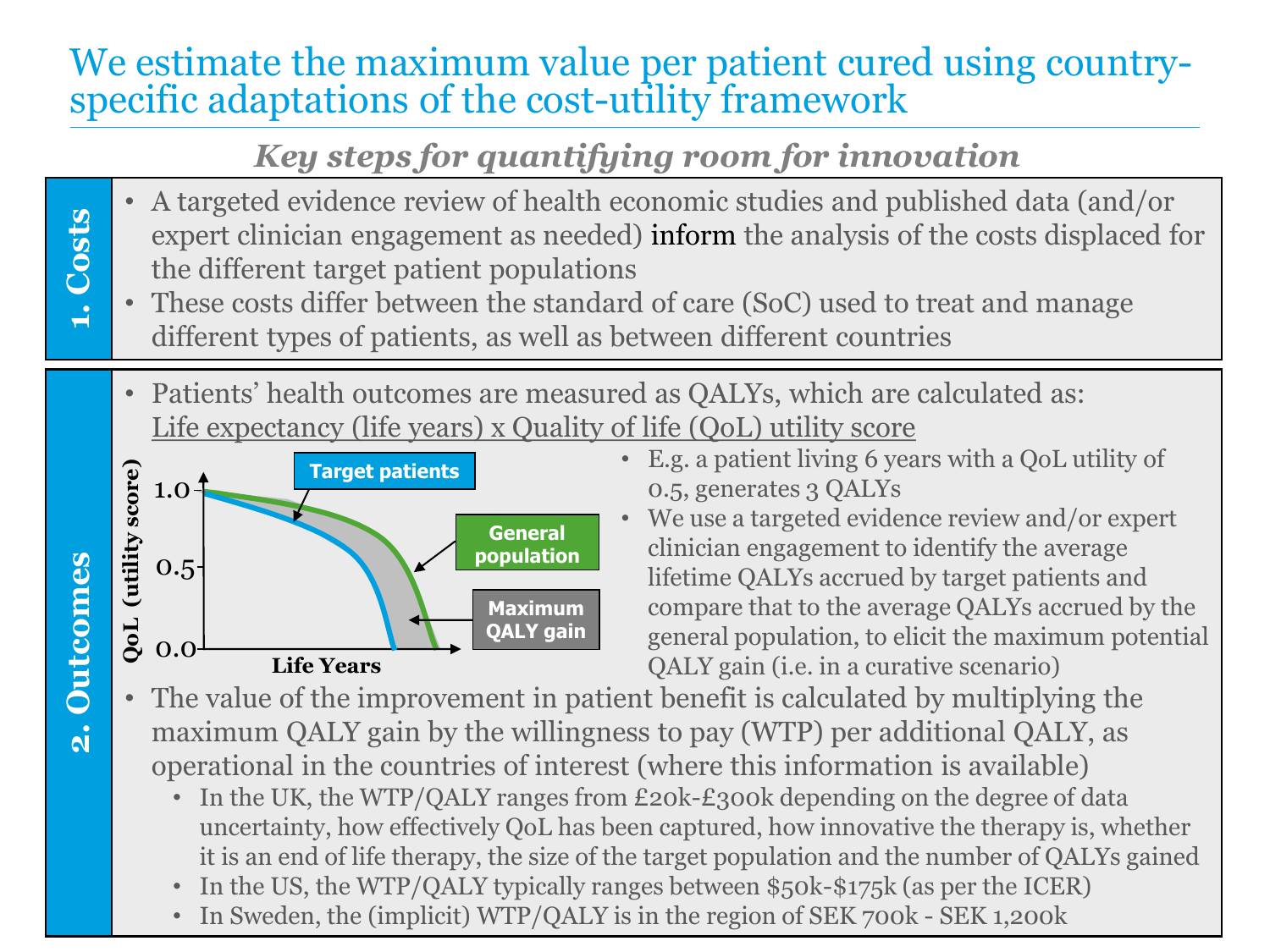## *Case Study:* identifying the indication of greatest commercial opportunity for a novel gene therapy

- The novel gene therapy has three different potential target populations
- Our targeted evidence review found that both the lifetime cost of the SoC and the lifetime QALY impact varied considerably between the three potential target populations:

| <b>Target</b><br>pop. | <b>SoC</b><br>cost | <b>Max. QALY</b><br>gain |
|-----------------------|--------------------|--------------------------|
|                       | £150 $k$           | 4.3                      |
| $\overline{2}$        | £280 <sub>k</sub>  | 4.8                      |
| 3                     | £210 <sub>k</sub>  | 2.5                      |

• This translated into three target population-specific value potentials (per patient) as shown in the graph  $\frac{1}{4}$  Using WTP/QALY as per NICE guidelines